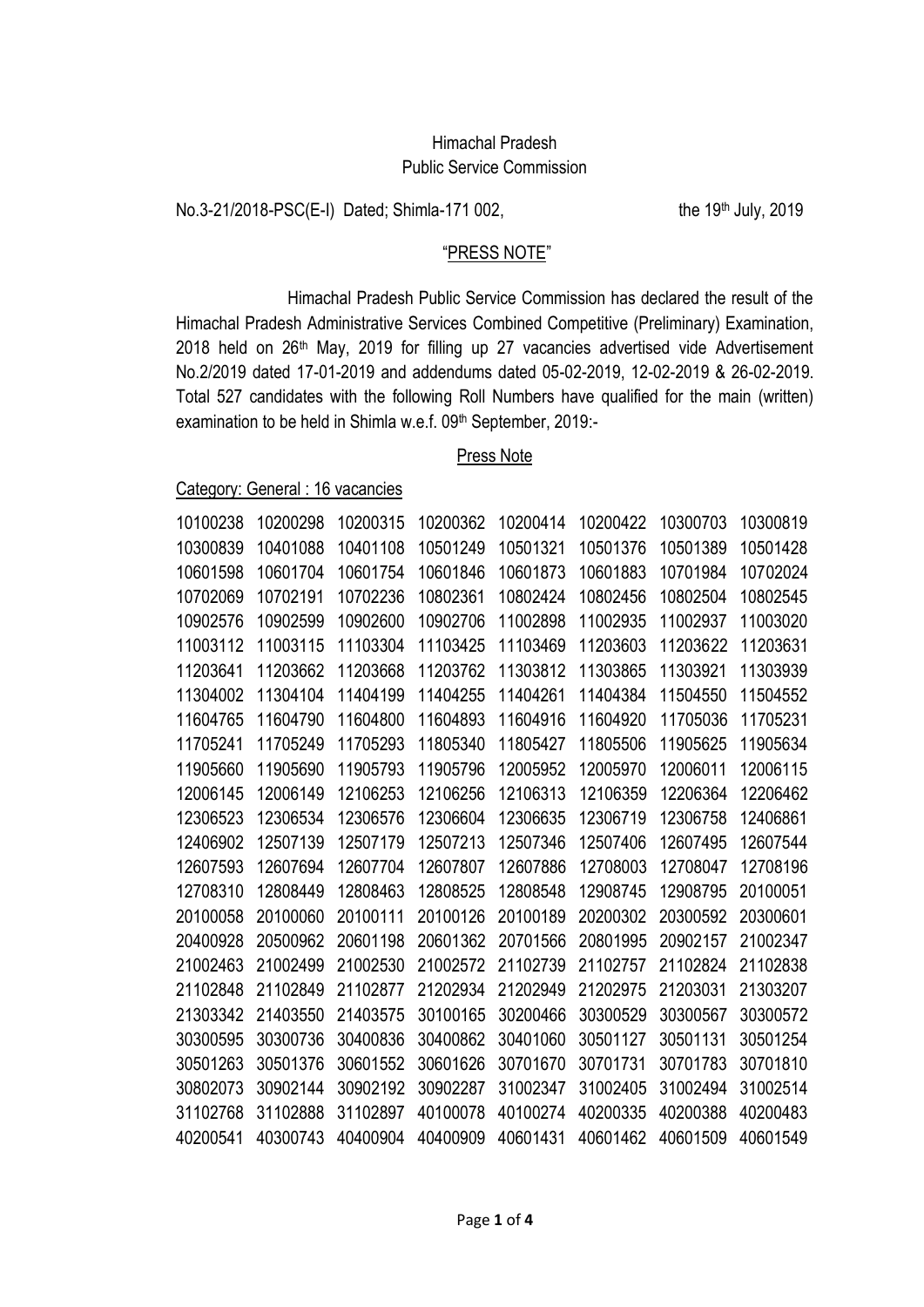40701831 40801949 40801984 40902124 40902154 40902233 41002396 41002417 41202789 41302811 41403066 41403070 41403250 41503312 41603756 41804207 41904544 41904667 41904746 41904817 42004873 42004980 42005076 42005094 42105146 42105282 42105407 42205494 42305661 42305702 42405778 42405802 42405849 42405906 42405933 50100128 50100169 50200455 50300751 50300848 50400993 50601572 50601679 50601698 50701792 50701795 50701808 60100002 60100013 60100083 60200277 60200312 60200348 60300519 60300630 60400744 60400830 60400895 60501310 60501350 60601568 60601595 60601713 60701872 60702099 60802212 60802439 70100008 70100041 70100172 70100201 70100295 70200685 70200689 70200767 70300848 70301005 70401314 70401317 70501410 80100043 80100207 80200360 80200370 80200388 80200512 80200559 80300739 80300802 80300812 80501205 80501314 80501336 80501399 80501486 80601536 80601544 80601647 80701844 80701935 80701987 80701994 80802234 80802265 80802287 80902586 80902699 90100005 90100041 90100075 90100113 90100169 90300667 90300759 90300870 90400957 90401058 90401067 90401084 95100159 95300741 95300762 95300792.

No. of candidates: 331

#### Category: S.C. of H.P. : 02 vacancies

10200605 10601620 10601621 10802311 10902593 11203732 11504688 11604767 11905788 12005936 12106183 12306532 12306718 12406997 12407032 12607552 20400948 20601275 21102605 21202981 21203163 30501355 31102887 40300702 40501138 40601519 41403086 41603809 41704044 50100051 50200547 50701777 60100105 70100114 70200571 80100276 90200587 90200595 90401163 95300757 95400838.

No. of candidates : 41

## Category: S.T. of H.P. : 02 vacancies

10300742 10601870 10802323 10802339 11304066 11805332 12005838 12006137 12407028 12607542 12607814 12708074 12708111 12708255 20100145 20501036 20701625 21203041 21203084 21403602 30100279 40200496 40300757 40501091 40501161 40501209 40701802 40902150 40902206 41002379 41102583 42105327 42405944 60100159 70100219 70100307 70300898 95100210 95300664 95400821 95400839 95400868

No. of candidates : 42

### Category: O.B.C. of H.P.: 01 vacancy

11002861 11103412 11705220 20400861 20601270 20601451 21102709 40701699 41102503 41202741 41503674 41703972 41904464 50300758 50300831 50401184 50501470 60501188 80100088 80300859 80501381.

No. of candidates : 21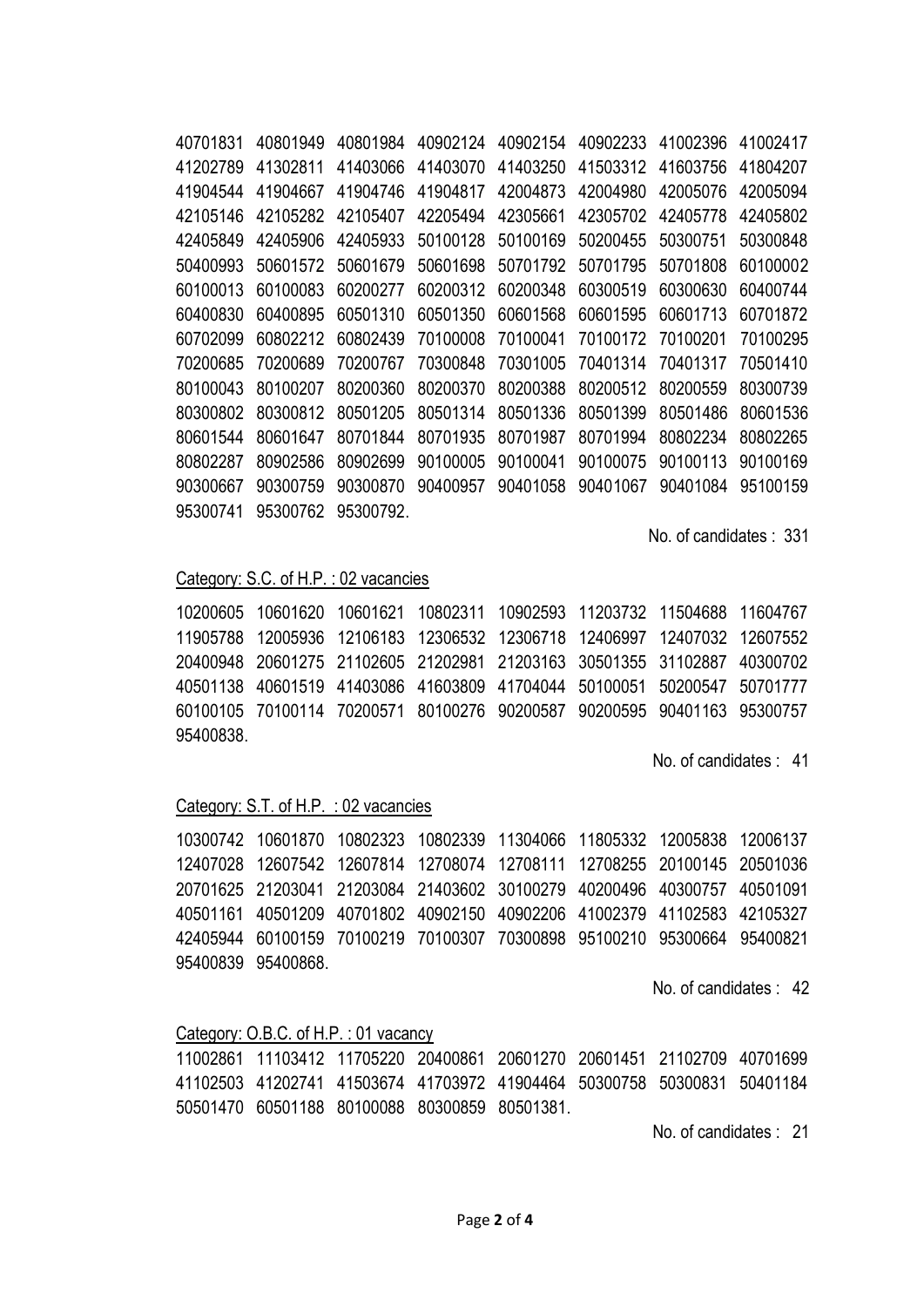### Category: General Ex-S.Man of H.P. : 03 vacancies

10401106 10802533 10902729 11003123 12006014 12006136 12106182 12306651 12607645 20100184 20801863 20902166 20902286 21202938 30100290 30300520 30300535 30400903 30400951 30501161 40200369 40300701 40601453 40701759 40902160 40902199 41002410 41202685 41302840 41302856 41704059 41904583 41904729 42004877 42004984 42105229 42105306 42405841 60100198 60300683 60400735 60500992 60501138 60601673 60702125 70100023 70501438 80200538 80501225 80501334 80501478 80601558 80601653 80701843 80701930 80702105 80702160 90300735 90300891 90401117 95300687

No. of candidates : 61

### Category: O.B.C. Ex-S.Man of H.P. : 01 vacancy

10601656 31102875 40200435 40501114 41603719 41804409 42004989 42205578 50400971 50601526 60501266 60501276 60802255 80501214 80601665 80601783 80701898 80702125 80802305 95100265

No. of candidates : 20

### Category: General Hearing Impaired of H.P. : 01 vacancy

31102748 42004941 42305667 50200507 50401053 90400972.

No. of candidates : 06

Category: S.C. W.F.F. of H.P. : 01 vacancy

10601600 12708119 30100170 80100093 90100006.

No. of candidates : 05

All the above 527 qualified candidates are advised to download the application format for HPAS (Main) Examination, 2018 from the Commission's website and the same be sent to Himachal Pradesh Public Service Commission duly filled in alongwith online application form filled for the preliminary examination, requisite fee and required documents so as to reach the same in the office of the Commission upto 09<sup>th</sup> August, 2019 failing which their candidature is liable to be cancelled.

For more information candidates may contact the Commission's office during the working hours from 10.00 a.m. to 5.00 p.m. on telephone number 0177-2624313 (Extn.219).

Date-sheet for the main (written) examination to be held in Shimla is as under:-

| Date       | Paper                    | Time                      |  |
|------------|--------------------------|---------------------------|--|
| 09-09-2019 | Essay                    | 02.00 p.m. to 05 p.m.     |  |
| 10-09-2019 | English                  | 09.00 a.m. to 12.00 noon  |  |
| 10-09-2019 | Hindi                    | 02.00 p.m. to $5.00$ p.m. |  |
| 11-09-2019 | <b>General Studies-I</b> | 02.00 p.m. to 05.00 p.m.  |  |